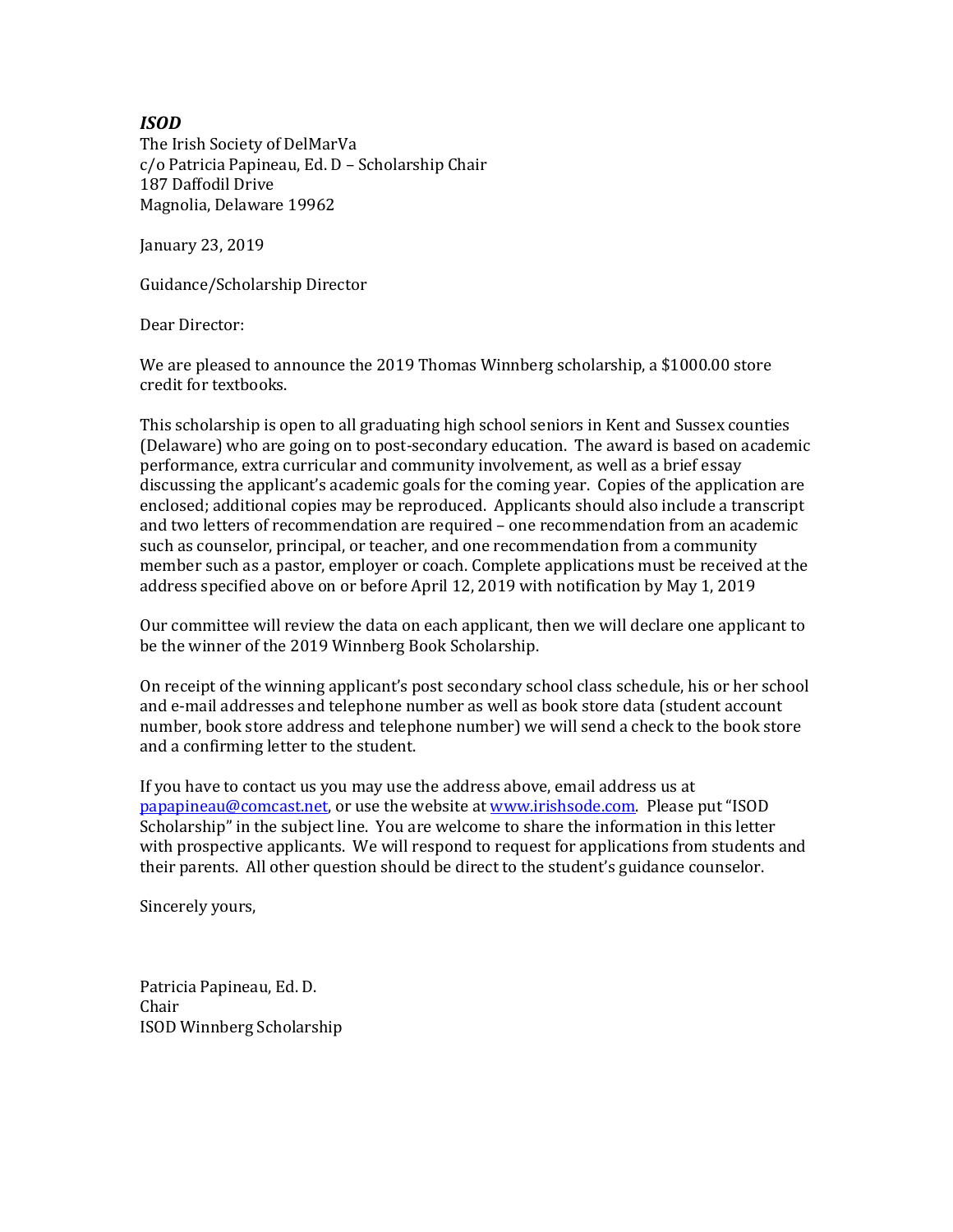# ISOD – The Irish Society of DelMarVa

2019 Winnberg Book Scholarship Application For high school seniors in Kent & Sussex Cos., DE (A \$1000.00 credit to a bookstore account)

Mail completed application package to: ISOD Scholarship 187 Daffodil Drive Magnolia, Delaware 19962 Must be received by Friday, April 12, 2019

## **Instructions:**

This application consists of four parts: (1) personal information, (2) academic achievement, (3) extra circular, community involvement, after work & vacation employment and (4) an essay. A transcript and two letters of recommendation are required.

For "cumulative Grade Point Average" we require your input in the format – XXX.XX – (ex. 98.45 or 100.13). If your school employs either the 4.0, the A/B.C system or some other format, your guidance counselor can provide a proper conversion to the format specified. Also, if we ask for a piece of data which your school does not maintain – "Class rank/standing" might be an example – please print "DNM" legibly in the space provided for the data. Credit will not be given for a response that does not comply with these format requirements.

| <b>Personal Information</b> (Part I):                                                                                                         |  |  |  |
|-----------------------------------------------------------------------------------------------------------------------------------------------|--|--|--|
|                                                                                                                                               |  |  |  |
|                                                                                                                                               |  |  |  |
|                                                                                                                                               |  |  |  |
|                                                                                                                                               |  |  |  |
|                                                                                                                                               |  |  |  |
| <b>Academic Achievements</b> (Part 2):<br>Cumulative GPA (format - XXX.XX): ________________________________Class Standing: _________________ |  |  |  |
|                                                                                                                                               |  |  |  |
| Advanced placement classes taken and successfully completed or currently enrolled (Maximum - 3 AP Classes.                                    |  |  |  |
|                                                                                                                                               |  |  |  |
|                                                                                                                                               |  |  |  |
|                                                                                                                                               |  |  |  |

#### *Extracurricular Activities, community Involvement and After School/Summer Work* (Part 3):

In this section, we would like to gain insight into how the applicant spends her/his time outside the classroom. We've provided a worksheet in which we ask for "after class activities," for example, track team, band, Sunday school, 4H, etc. and part time or vacation work. We then ask for the position title as an indication of the "involvement" – lead trumpet, class president, cashier, team manager, instructor/discussion leader, etc. Finally, we want some insight into the time commitment each of these activities requires in hours each week and the number of months each year. For example, class treasurer might require 2 to 4 hours each week for the entire academic year while a summer job as a life guard might require 30 to 50 hours each week but only 2 to 3 months each year. Please use one line for each activity, placing the most significant involvement first, the next second, etc. There is space for 5 activities plus summer work in Freshman, Sophomore and Junior years and 6 activities in Senior year. Please give us no more than what we are requesting. Lastly, please do NOT use abbreviations and/or acronyms to identify activities. To assist us in fully understanding your involvements, please use the proper names for each activity.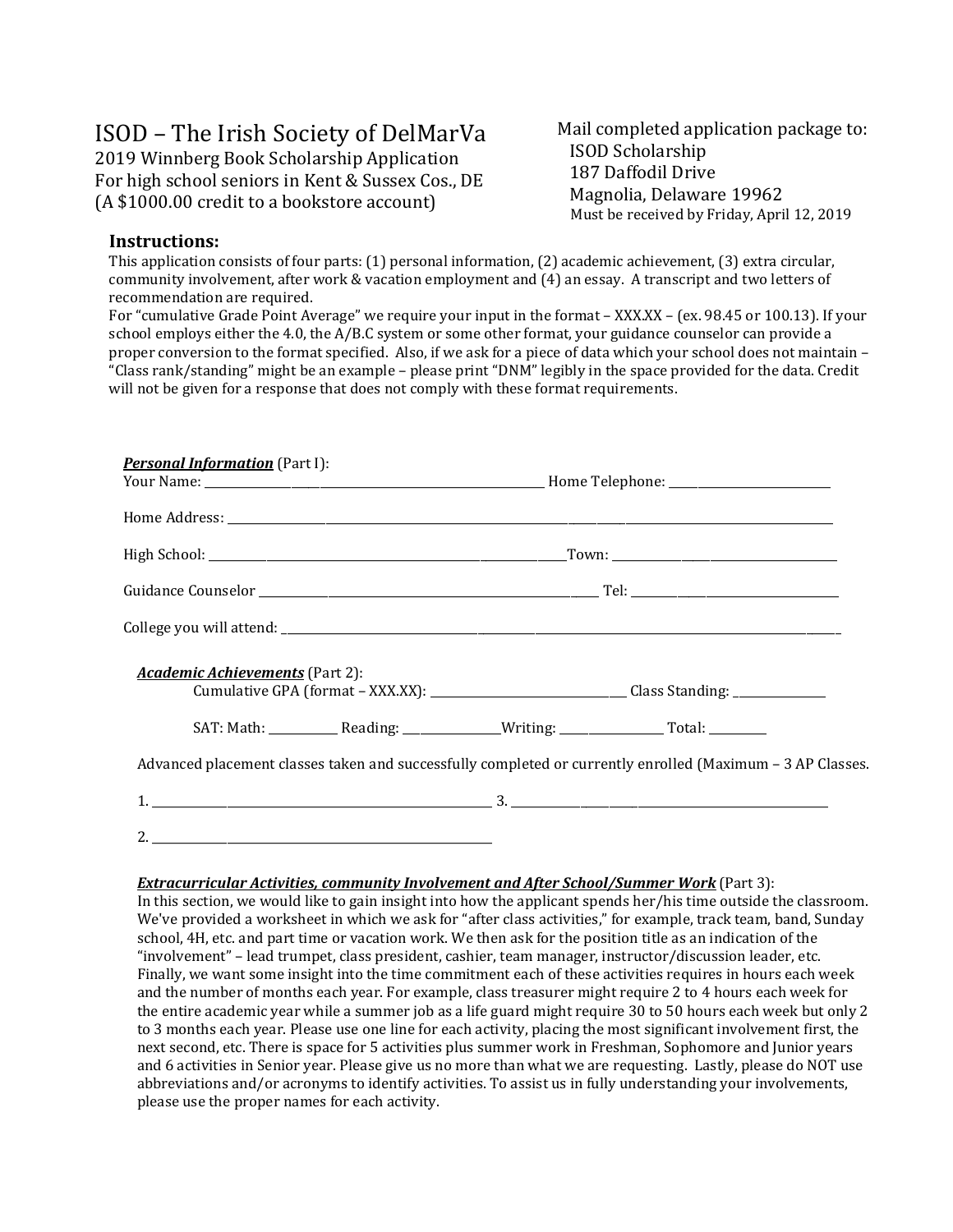| Extracurricular Activities / Community Involvement / After School & Vacation Employment<br><b>Work Sheet</b><br><b>Freshman Year</b> |                       |                          |                           |  |
|--------------------------------------------------------------------------------------------------------------------------------------|-----------------------|--------------------------|---------------------------|--|
|                                                                                                                                      |                       |                          |                           |  |
| 1.                                                                                                                                   |                       |                          |                           |  |
| 2.                                                                                                                                   |                       |                          |                           |  |
| 3.                                                                                                                                   |                       |                          |                           |  |
| 4.                                                                                                                                   |                       |                          |                           |  |
| 5.                                                                                                                                   |                       |                          |                           |  |
| Summer vacation work:                                                                                                                |                       |                          |                           |  |
|                                                                                                                                      | <b>Sophomore Year</b> |                          |                           |  |
| Extracurricular, community, after school work:                                                                                       | Position / Job Title  | <b>Hours</b> per<br>Week | <b>Months</b><br>Per Year |  |
| 1.                                                                                                                                   |                       |                          |                           |  |
| 2.                                                                                                                                   |                       |                          |                           |  |
| 3.                                                                                                                                   |                       |                          |                           |  |
| 4.                                                                                                                                   |                       |                          |                           |  |
| 5,                                                                                                                                   |                       |                          |                           |  |
| Summer vacation work:<br>×                                                                                                           |                       |                          |                           |  |
|                                                                                                                                      | <b>Junior Year</b>    |                          |                           |  |
| Extracurricular, community, after school work:                                                                                       | Position / Job Title  |                          |                           |  |
|                                                                                                                                      |                       | <b>Hours</b> per<br>Week | <b>Months</b><br>Per Year |  |
| 1.                                                                                                                                   |                       |                          |                           |  |
| 2.                                                                                                                                   |                       |                          |                           |  |
| 3.                                                                                                                                   |                       |                          |                           |  |
| $\mathbf{4}$                                                                                                                         |                       |                          |                           |  |
| 5.                                                                                                                                   |                       |                          |                           |  |
| Summer vacation work:                                                                                                                |                       |                          |                           |  |
|                                                                                                                                      | <b>Senior Year</b>    |                          |                           |  |
| Extracurricular, community, after school work:                                                                                       | Position / Job Title  | <b>Hours</b> per<br>Week | <b>Months</b><br>Per Year |  |
| 1.                                                                                                                                   |                       |                          |                           |  |
| 2.                                                                                                                                   |                       |                          |                           |  |
| 3.                                                                                                                                   |                       |                          |                           |  |
| $\boldsymbol{4}$                                                                                                                     |                       |                          |                           |  |
| 5.                                                                                                                                   |                       |                          |                           |  |
| 6.                                                                                                                                   |                       |                          |                           |  |